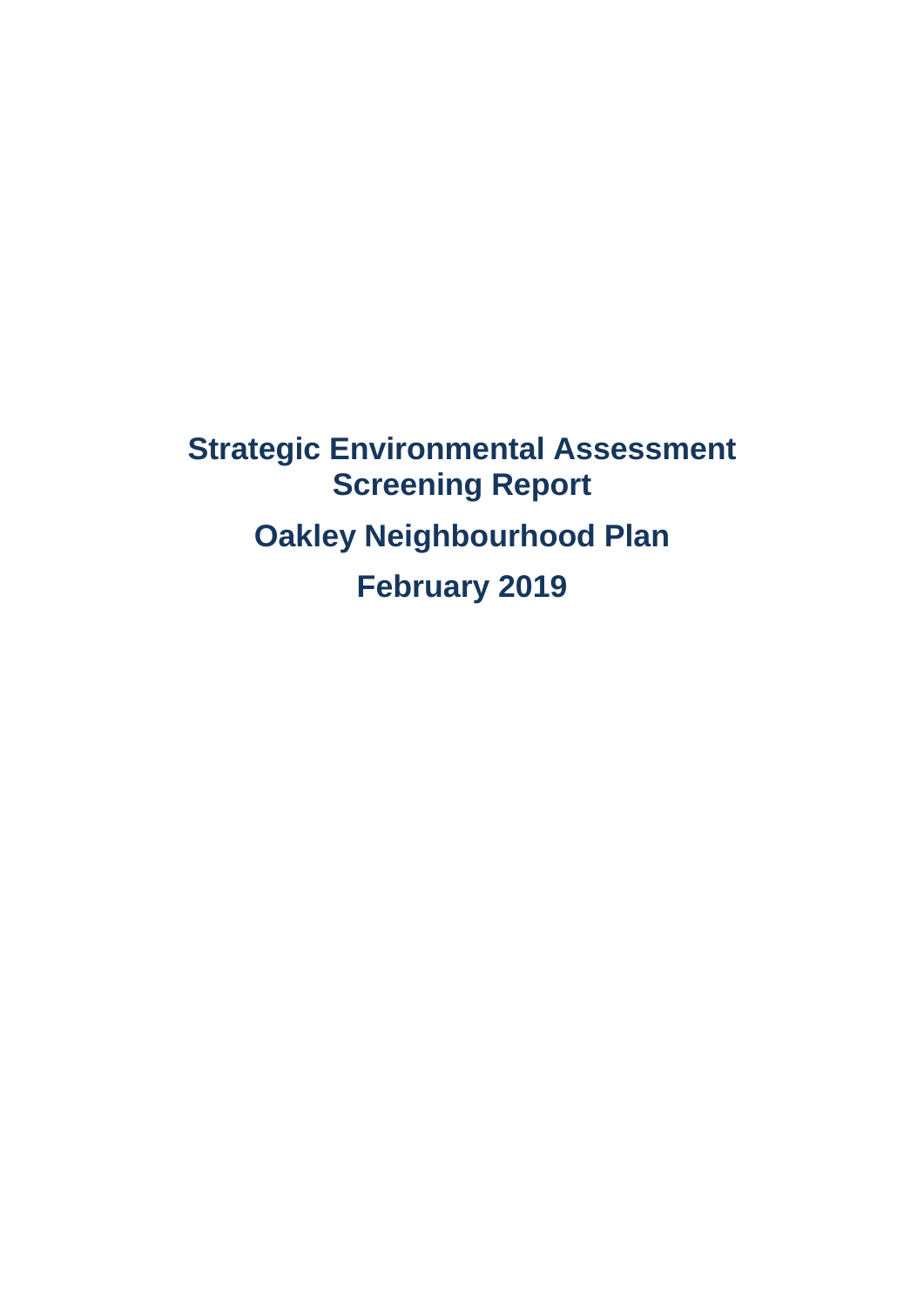# **1. Introduction**

- 1.1 This screening report is used to determine whether or not the content of the Oakley Neighbourhood Plan (NP) requires a Strategic Environmental Assessment (SEA) in accordance with the European Directive 2001/42/EC and associated Environmental Assessment of Plans and Programmes Regulations 2004. These require an SEA to be undertaken for:
	- i. Plans which are prepared for town and country planning or land use and which set the framework for future development consent of projects listed in the Environmental Impact Assessment (EIA) Directive; or
	- ii. Plans which have been determined to require an assessment under the Habitats Directive.
- 1.2 Plans which determine 'the use of a small area at local level' or which only propose 'minor modification to a plan' might be exempt if they are unlikely to have significant environmental effects. NPs containing land allocations for development that are not included in the local authority's plan, are more likely to require an SEA. The main determining factor as to whether SEA is required on a NP is if it is likely to have a significant effect on the environment.
- 1.3 Section 2 of this report outlines the regulations that set the need for this screening exercise. Process and criteria of the assessment are set out in Section 3. A brief summary of the draft Oakley NP is provided in Section 4.
- 1.4 The screening assessment of the likely significant environmental effects of the NP is set out in Section 5 and the decision on the screening is provided in Section 6.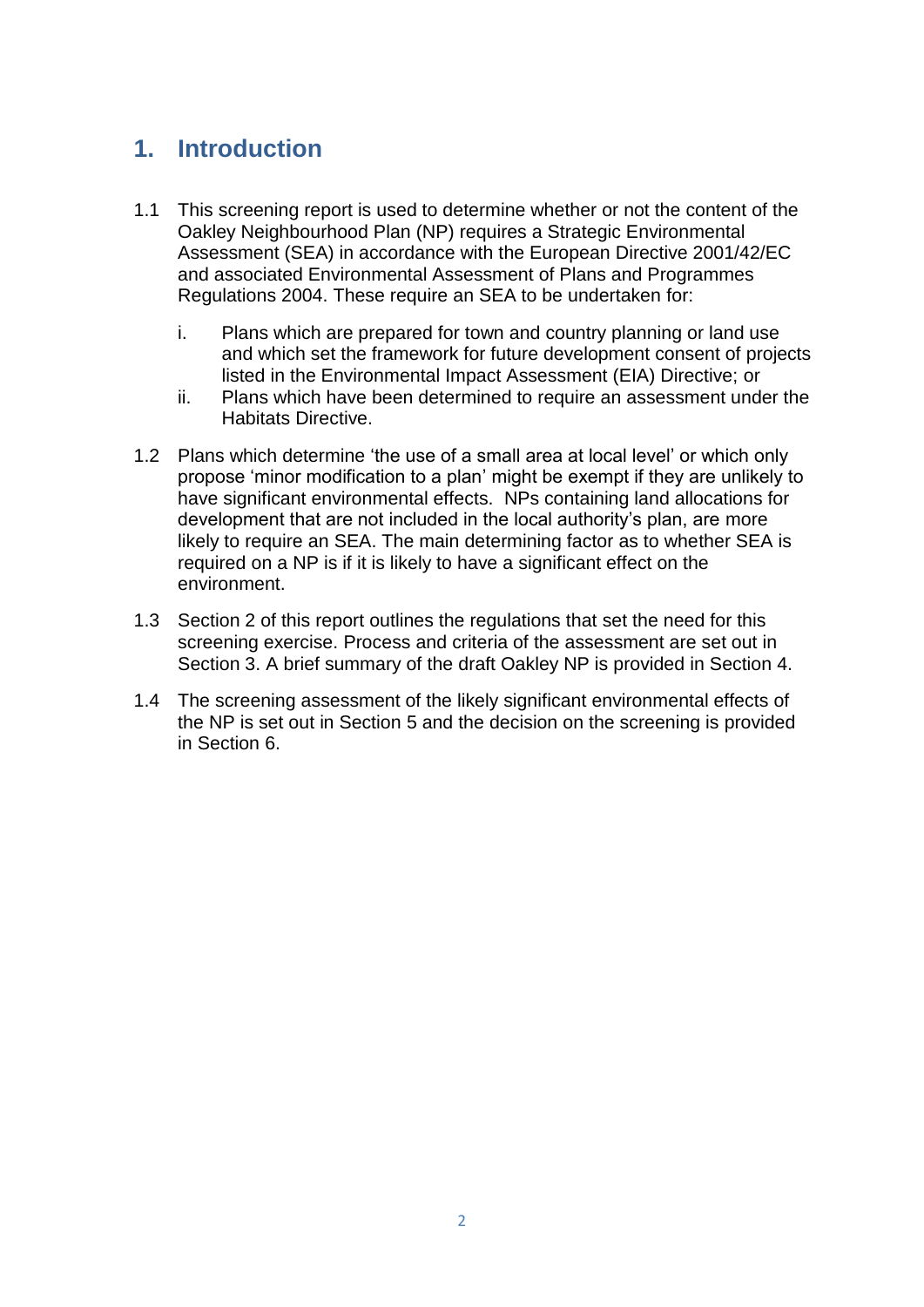# **2. Legislative Background**

2.1 The basis for Strategic Environmental Assessments legislation is European Directive 2001/42/EC and was transposed into English law by the Environmental Assessment of Plans and Programmes Regulations 2004, or SEA Regulations. Regulation 9 sets out the process as follows:

''Determinations of the responsible authority

9. (1) The responsible authority shall determine whether or not a plan, programme or modification of a description referred to in –

(a) paragraph (4) (a) and (b) of regulation 5;

(b) paragraph (6)(a) of that regulation; or

(c) paragraph (6) (b) of that regulation, is likely to have significant environmental effects.

(2) Before making a determination under paragraph (1) the responsible authority shall –

(a) take into account the criteria specified in Schedule 1 to these Regulations; and

(b) consult the consultation bodies

(3) Where the responsible authority determines that the plan, programme or modification is unlikely to have significant environmental effects (and, accordingly, does not require an environmental assessment), it shall prepare a statement of its reasons for the determination.

The regulations define that a responsible authority as:

*(a) the authority by which or on whose behalf it is prepared; and* 

*(b) where, at any particular time, that authority ceases to be responsible, or solely responsible, for taking steps in relation to the plan or programme, the person who, at that time, is responsible (solely or jointly with the authority) for taking those steps;* 

2.2 The Government has stated that Sustainability Appraisals are not needed for Neighbourhood Plans (NPPG). It must however be demonstrated how the NP contributes to achievement of sustainable development in the area.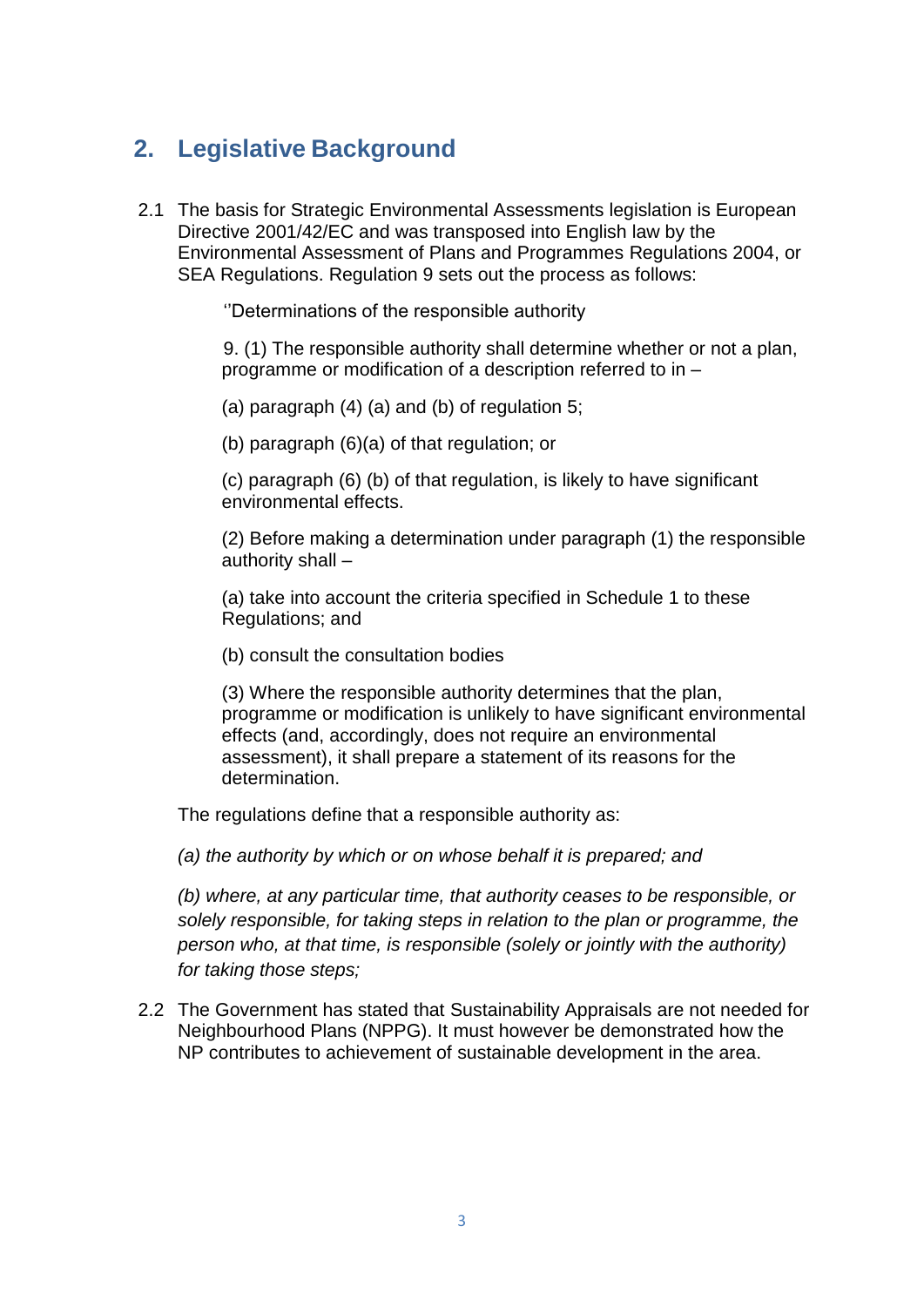## **3. Screening assessment process**

- 3.1 The screening opinion assessment is undertaken in two parts: the first part will assess whether the plan falls into a category of plans requiring SEA; and the second part of the assessment will consider whether the NP is likely to have a significant effect on the environment, using criteria drawn from Schedule 1 of the EU SEA Directive and the UK Environmental Assessment of Plans and Programmes Regulations 2004.
- 3.2 The government guidance 'A practical guide to the Strategic Environmental Assessment Directive 2005; sets out the following approach to be taken in determining whether SEA is required, shown in the figure below.



3.3 The criteria for determining the likely significance of effects referred to in Article 3(5) of Directive 2001/42/EC and Schedule 1 of The Environmental Assessment of Plans and Programmes Regulations 2004 are set out below: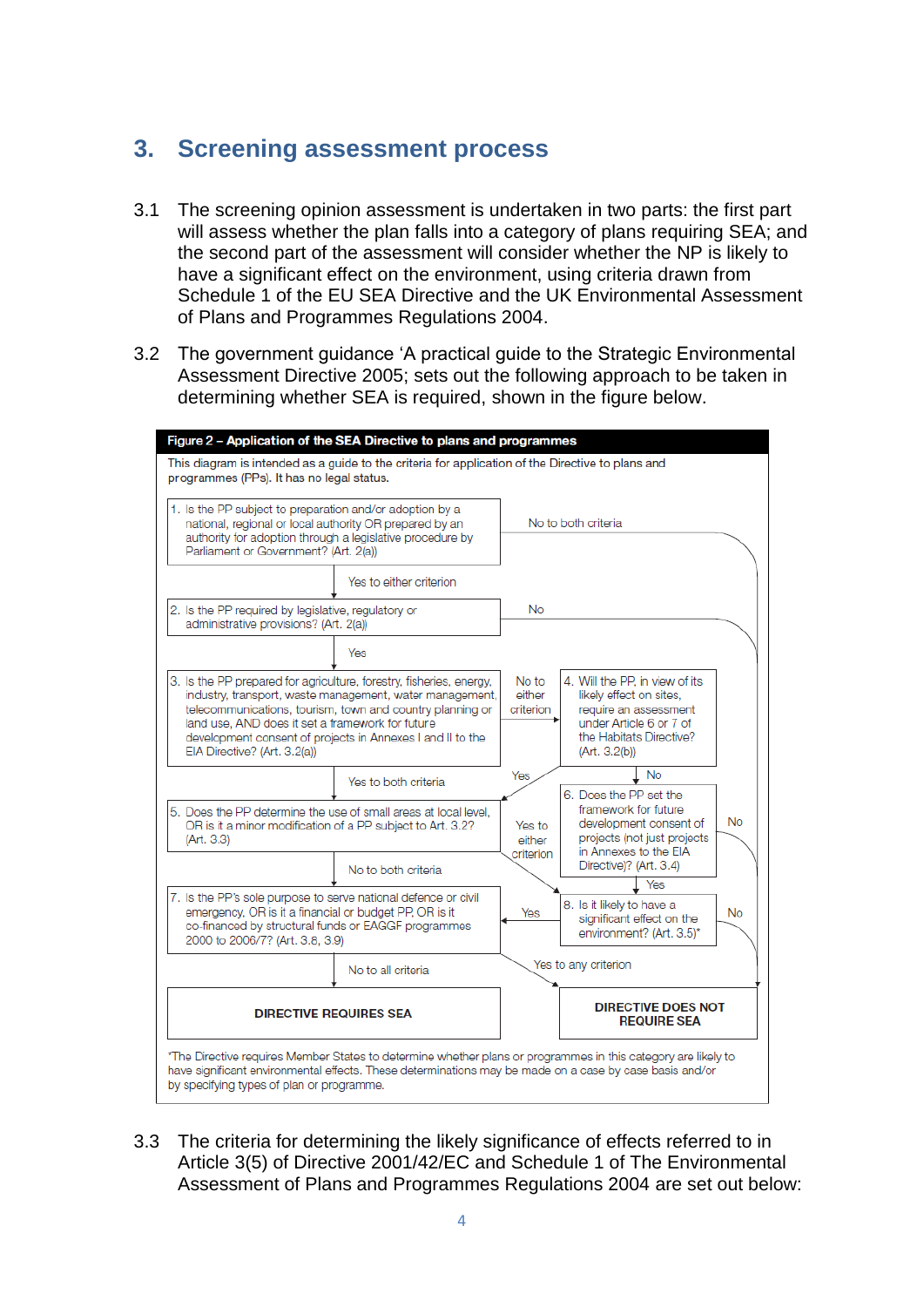1. The characteristics of plans and programmes, having regard, in particular, to the degree to which the plan or programme sets a framework for projects and other activities, either with regard to the location, nature, size and operating conditions or by allocating resources, the degree to which the plan or programme influences other plans and programmes including those in a hierarchy, the relevance of the plan or programme for the integration of environmental considerations in particular with a view to promoting sustainable development, environmental problems relevant to the plan or programme, the relevance of the plan or programme for the implementation of Community legislation on the environment (e.g. plans and programmes linked to wastemanagement or water protection). 2. Characteristics of the effects and of the area likely to be affected, having regard, in particular, to the probability, duration, frequency and reversibility of the effects, the cumulative nature of the effects, the transboundary nature of the effects, the risks to human health or the environment (e.g. due to accidents), the magnitude and spatial extent of the effects (geographical area and size of the population likely to be affected), the value and vulnerability of the area likely to be affected due to: special natural characteristics or cultural heritage. exceeded environmental quality standards or limit values, intensive land-use. the effects on areas or landscapes which have a recognised national, Community or international protection status.

Source: Annex II of SEA Directive 2001/42/EC

3.4 The three statutory consultation bodies (Historic England, Environment Agency and Natural England) are to be consulted to determine whether they agree with the findings and conclusions of this screening opinion, in establishing whether the Oakley NP requires an SEA and whether it may have a significant environmental effect.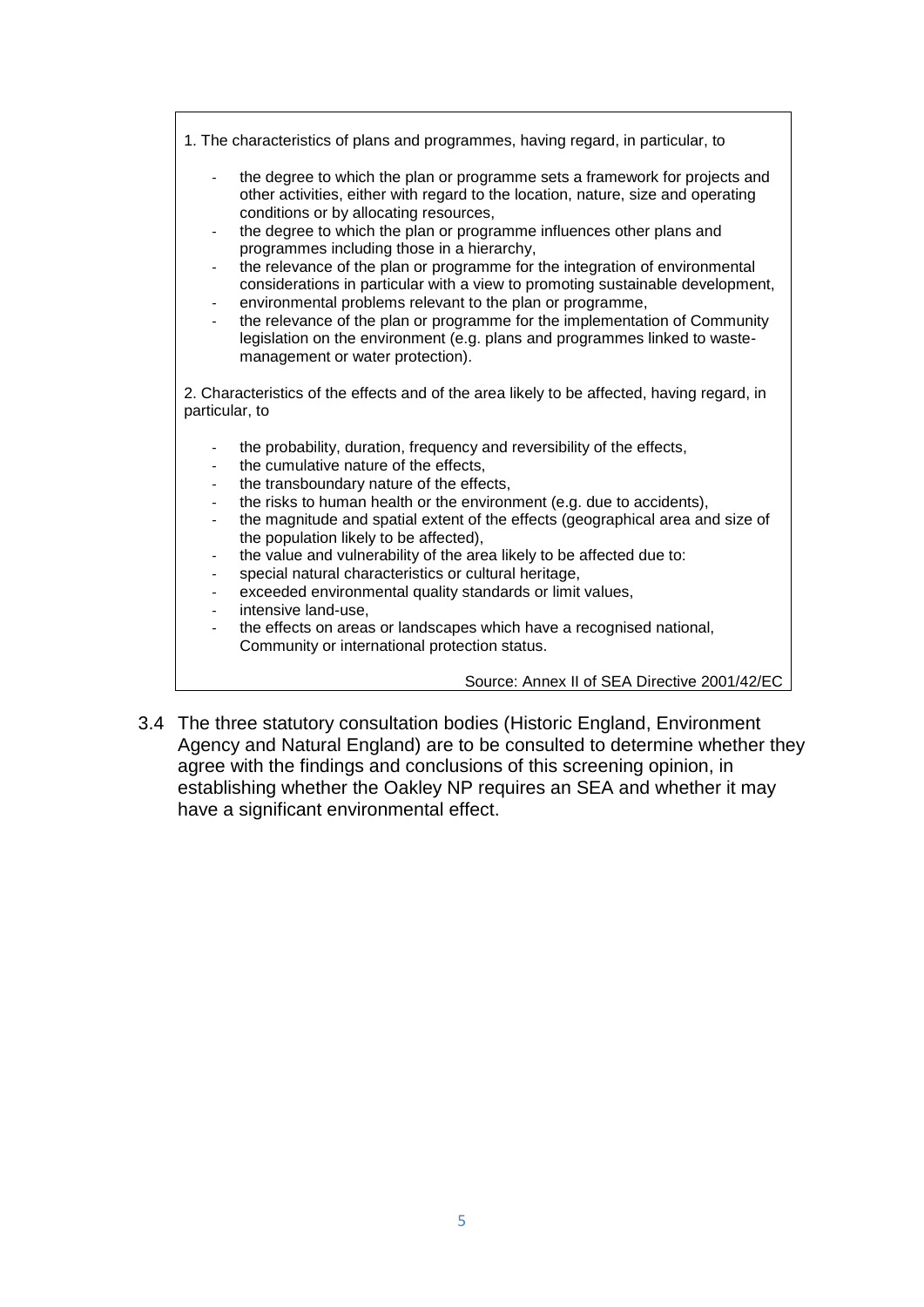# **4. Summary of Oakley Neighbourhood Plan**

### 4.1 Policies

ONP HG1: Housing Growth in Oakley

This policy is for any new housing that is in addition to the sites already allocated in the Oakley NDP 2021- 2030.

Housing development will be supported where it involves development of allocated sites or sites within the Settlement Policy Area and where it does not encroach into the rural area outside of the Settlement Policy Area.

Housing development outside of the settlement policy area will be supported, where it meets the following requirements:

- It comprises infill development within an existing housing row or cluster;
- It would complement the existing housing and not lead to where the proportion of under developed parts of the site is significantly higher than in sites in the surrounding context, so that the development would change the established village character to one of a more dense and built up nature.
- It would result in existing housing or the proposed housing having adequate garden space to support outdoor seating, drying of clothes, play and other typical garden uses.
- It would avoid the creation of further linear or ribbon development along roads in and around the settlement.

The policy does not deal with exception sites. There is no intention to modify Local Plan policies on exception housing. For clarity an exception site is a site for affordable housing only outside of the settlement policy area.

#### ONP HG2: Housing Mix

Housing developments of 5 houses or more must include a balanced mix of house types to meet local need. The mix of housing should include 1 and 2 bedroom housing to meet the needs of first time buyers and those wishing to downsize. This includes at least one house of 1 or 2 bedrooms per 5 houses.

Developers must justify the mix of housing in any planning application, based on evidence of local housing need.

In considering housing mix, the requirements for room sizes and storage are set out in the Government's Technical housing standards – nationally described space standard, March 2015 (or any equivalent standard superseding and replacing that document).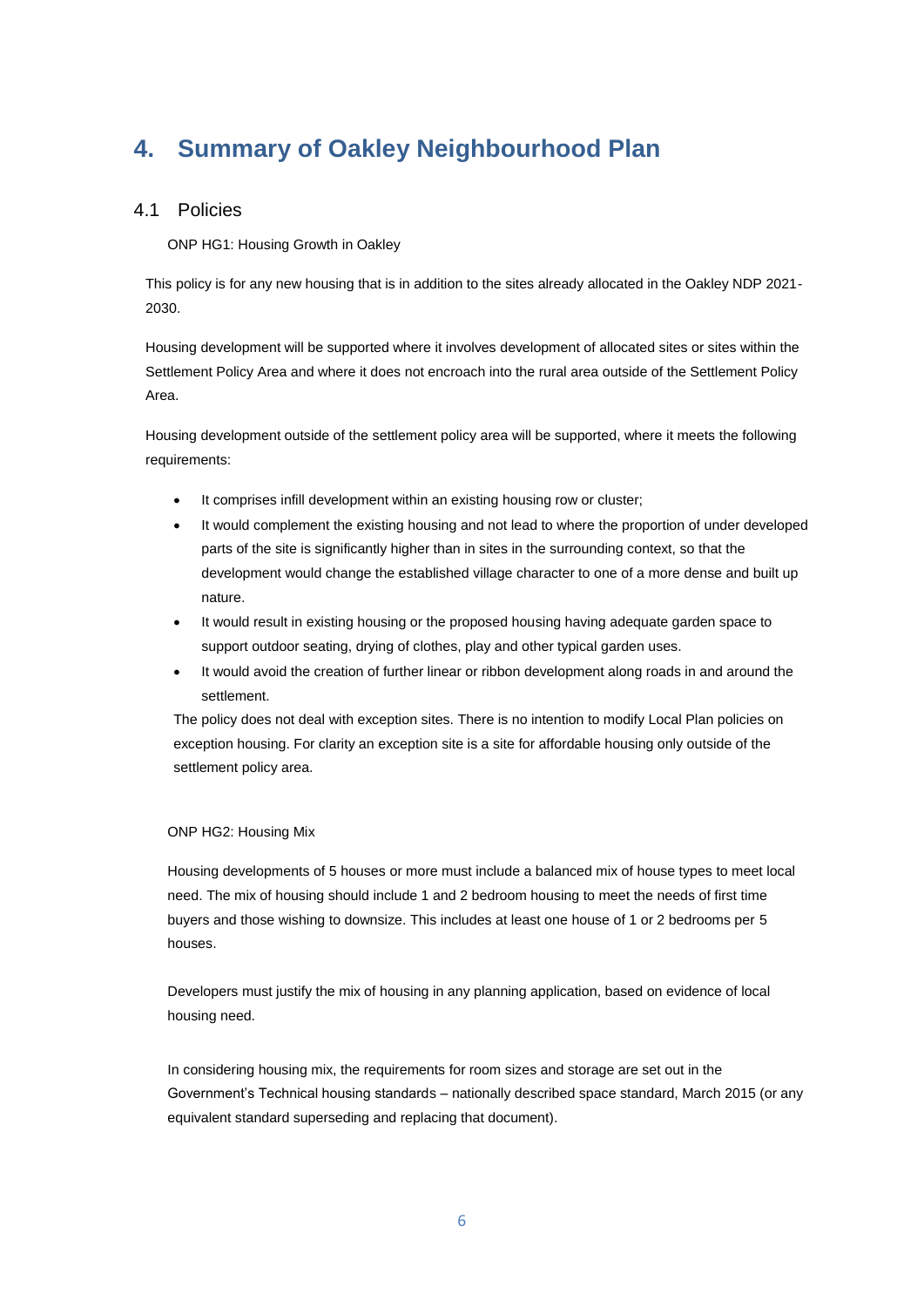#### ONP BE1: Business

Business (B1) development will be supported in the following locations:

- within the Highfield Park, Willow Vale and Station Road business parks.
- within existing business or industrial sites, providing there is no significant harm to the amenities of nearby residents or to local landscape and rural character.

#### ONP BE2: Retail and Community Facilities

New retail and professional services (A1, A2) and other community facilities will be supported within the existing centre of Oakley which is bounded by Lovell Road, Station Road, High Street and Church Lane, where there would be no significant harm to the amenities of nearby residents.

#### ONP BE3: Public Houses

Development proposals involving the use and development of existing public houses will be supported, providing:

the use as a public house continues as part of the scheme;

• there is no significant adverse impact on the amenities of any nearby residential properties. ONP BE4: Broadband Connectivity

New development, including new housing and commercial schemes, should wherever reasonably possible incorporate High-speed Internet connectivity.

#### ONP LE1: Significant Landscape Areas

New development must not adversely impact on significant landscape areas as listed below and identified on map.

To be considered for approaval, new development adjacent to significant landscape areas must not cause harm, including to hedgerows and hedrow trees, ecology, flaura and fauna, wildlife or views through open landacape.

New development within the setting of significant landscape area must preserve or enhance that setting.

For the purposes of this policy, significant landscape areas are:

- The River Ouse and River Valley area;
- the woodland areas Browns Wood and Judge's Spinney;
- the area surrounding Stafford Bridge including Lynch Furlong and the allotments;
- The Lymestone Bridges and surrounding area.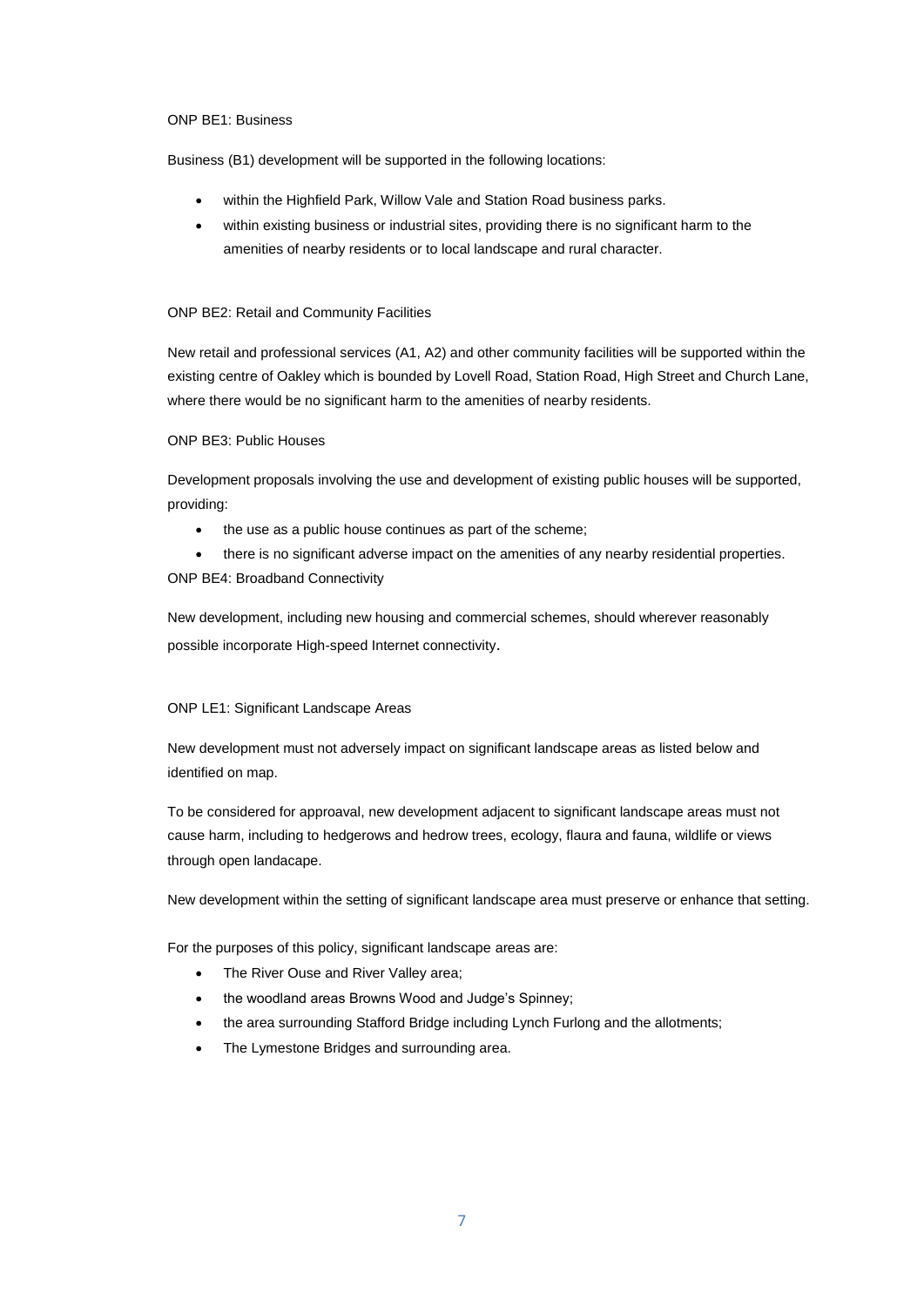#### ONP LE2: Local Green Space

Designated Local Green Space must remain as open green spaces and the construction of new buildings will be regarded as inappropriate. Exceptionally, a small-scale building such as a shed may be allowed, providing:

- The open and green character of the space is maintained and not compromised;
- The new development comprises facilities to support the community use of space.
- The community, wildlife, amenity and other values as a Local Green Space are preserved or enhanced.

#### ONP LE3 Coalescence with Neighbouring Villages

New development must not compromise the open character of landscape that provides separation between Oakley Village and Villages of Clapham, Bromham, Stevington and Pavenham.

#### ONP DH1: Design

New development should incorporate sustainable urban design. This includes:

- Complementing and integrating with the local surroundings in terms of scale, height, massing, spacing, urban grain and set-back from street frontages;
- designing parking as an integral part of layout, so that it does not dominate the street scene;
- providing active frontages to streets and public spaces, so as to provide natural surveillance;
- creating attractive, safe, permeable and convenient pedestrian environments;
- providing screened bin storage, away from road frontages;
- using permeable materials for hard surfaces.

#### ONP DH2: Local Character

New development must complement the existing character of the village. This includes:

- Comprising site specific design to complement the character of the village, rather than generic design solutions that fail to respond to local character;
- Using high quality and durable materials to complement the existing palette of materials used in the surrounding area;
- Retaining existing front hedges and trees;
- Designing other boundary treatments to complement the established local character through the use of hedges and limestone walls.
- Ensuring development fronting the village green maintains the open character based on front gardens with minimal planting and no fences to the frontages;
- Designing extensions to historic buildings to be subordinate to the scale of the original building, whilst complementing the building in terms of quality of materials and finishes.

Creative, carefully designed, contemporary design solutions are particularly encouraged.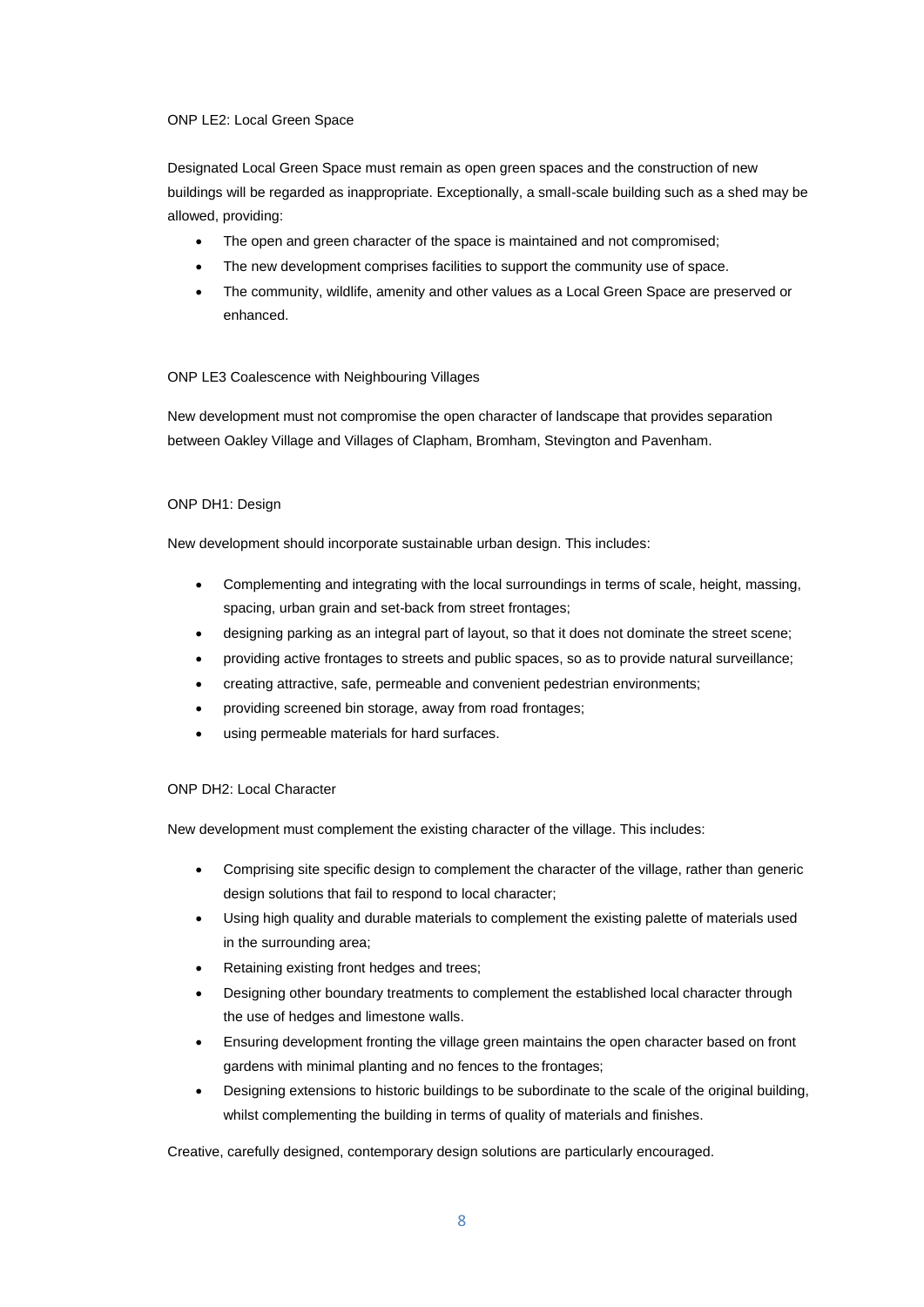ONP DH3: Local Heritage

New development must preserve or enhance the architectural or historic character of non-designated local heritage and its setting. The non-designated local heritage to which this policy relates is:

- The Duke of Bedford Cottages in High Street and Station Road;
- Oakley War Memorial, junction of High Street and Station Road;
- Lovell Homes inter-war memorial houses in Lovell Road.

ONP TR1: Balanced Transport Provision

New development must contribute to a balanced transport provision, including:

- giving priority to the needs and convenience of pedestrians and cyclists in the layout of new roads and paths;
- supporting improvement of the cycle/pedestrian link from Oakley to Clapham and Bedford;
- providing secure, weatherproof and convenient facilities for storage of cycles.

Particular attention will be paid to impacts of development on road capacity, congestion and safety, in particular avoiding adverse impacts on:

- narrow roads;
- roads with only one footway;
- Ouse Valley Bedford cycle route to Pavenham and Bromham;
- roads around the schools and post-office.

The contribution of the network of narrower roads to the character of Oakley must be taken into account. Highway expansion to increase capacity and accommodate development must only take place where it would not cause significant harm to the character of Oakley.

## 4.2 Development Sites Selected

Following the presentation by developers the full Parish Council, at their meeting on 1st May 2018, considered the three developments as to which site(s) best met Oakley's needs.

The Parish Council decided that to alleviate additional traffic issues, take account of consultation feedback about small developments and acknowledging the comments made by Urban Vision consultants, that a twosite approach would be taken.

It was therefore agreed that **site 171 rear of High Street** – up to 20 dwellings and **site 170 Station Road (northern part only)** – up to 30 dwellings would be their choice of development sites for the Neighbourhood Plan. The development of each site will accord with the Bedford Borough Council (BBC) Highways Assessment and the Habitat Regulation Assessment; which will need to ensure that hydrological impacts are checked and there is adequate mitigation, if required. They will be required to follow the criteria of the BBC Local Plan and the Oakley Neighbourhood Plan policies of Landscape, Green Spaces, Housing and Transport.

Following the 6-week statutory consultation period a number of concerns were raised for both sites. The Neighbourhood Development Plan Steering Group reviewed these concerns and concluded that site 171 rear of High Street would be best served by no more than 10 dwellings. The landowner's agent agreed to this request and provided an indicative plan of 10 dwellings with a mixture of single storey and two-story houses. The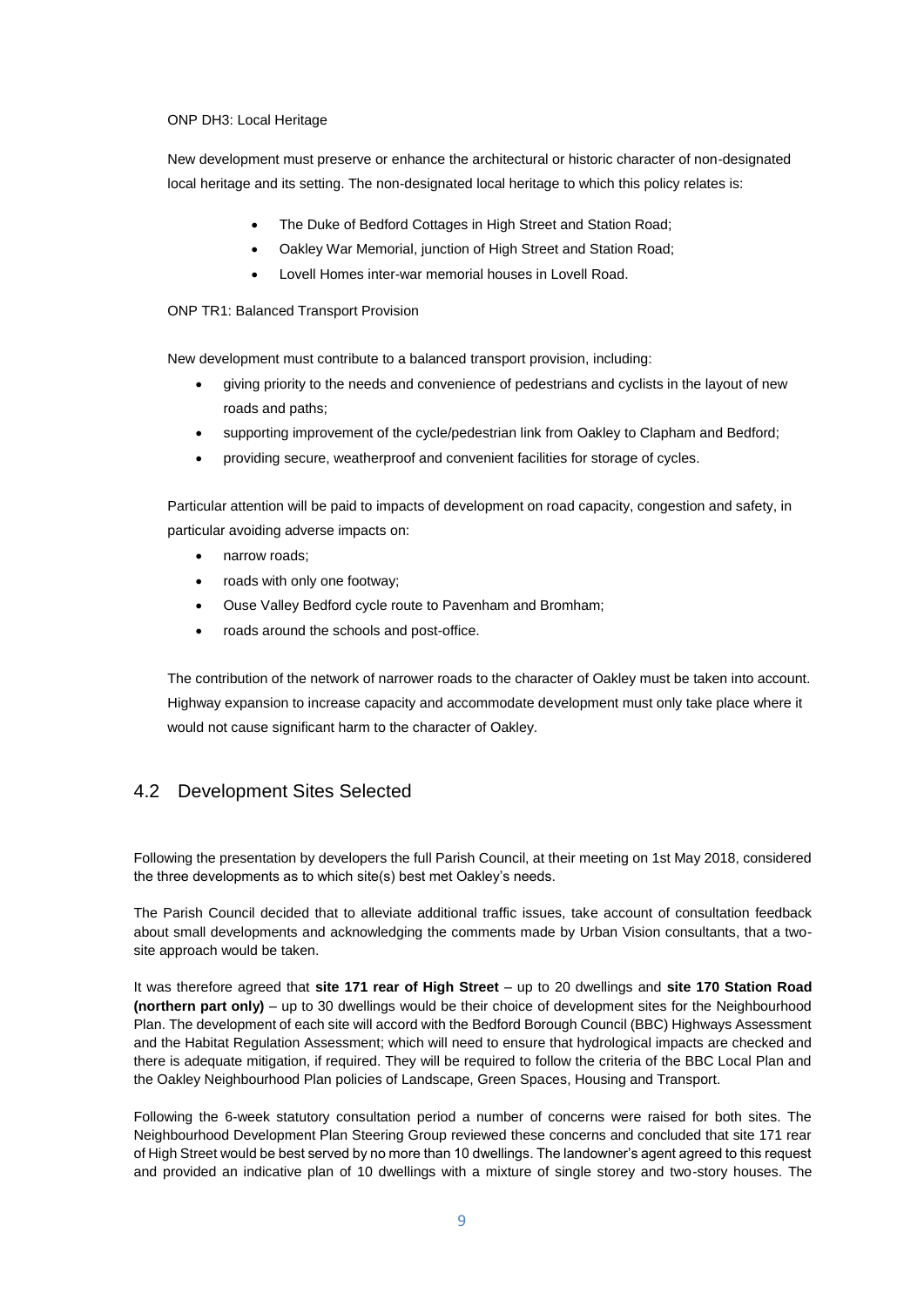decision to reduce **site 171 to a maximum of 10 dwellings** was endorsed by the Parish Council at their meeting of 5th March 2019. The **Station Road site 170 (northern part only) remains unchanged at a maximum of 30 dwellings.**

The Parish Council and the Neighbourhood Development Plan Steering Group have, by making a balanced assessment of the sites always recognised the impact on individual residents. Their judgement was based on what the residents told us, the planning system from government, the impact on individual residents and the impact on the whole village.

The Parish Council will support these sites, when submitted to Bedford Borough Council to obtain planning permission, subject to the development proposals aligning with the Oakley Neighbourhood Plan and statements made at the presentation on 26th April 2018 being effected.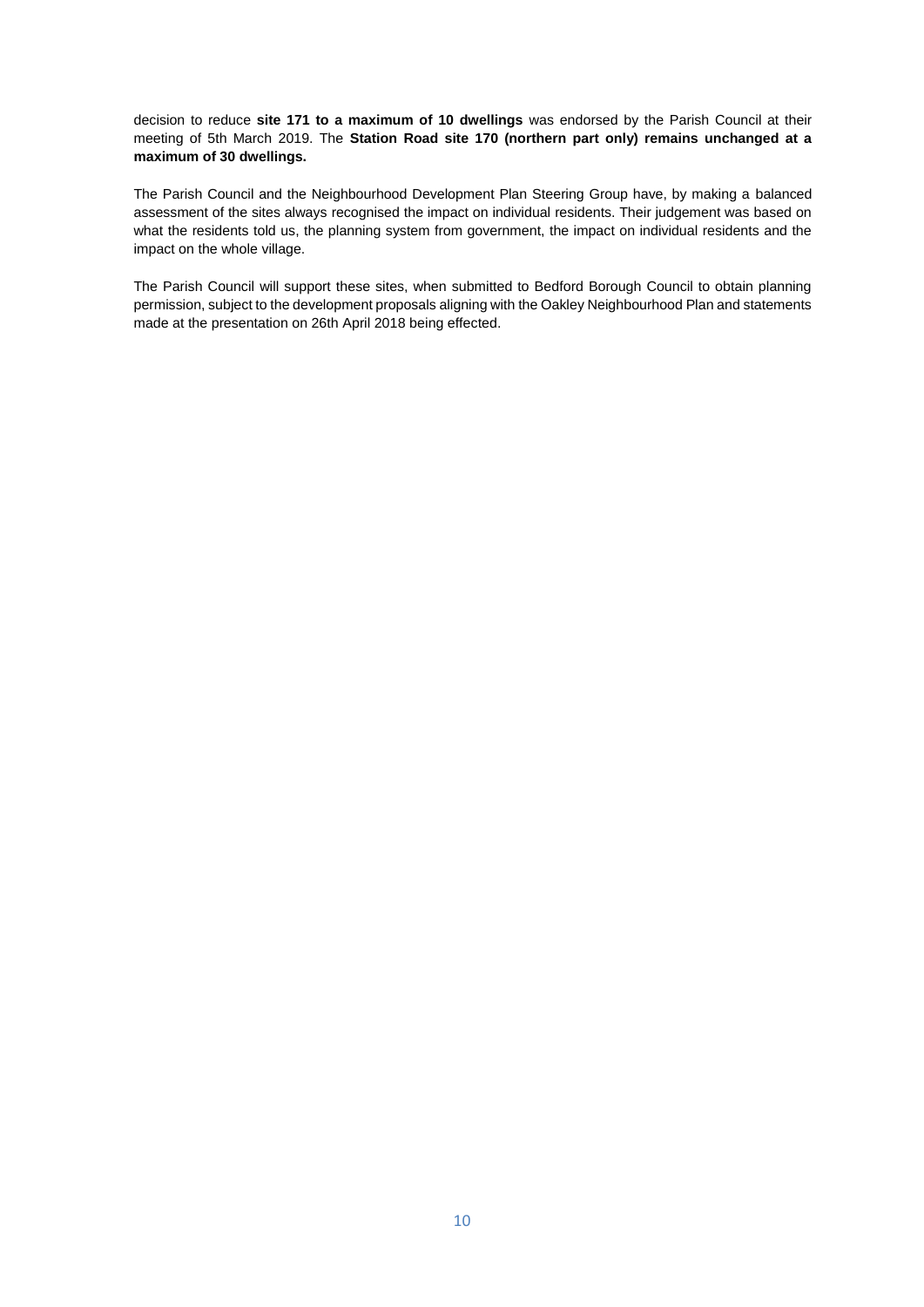# **5. Assessment**

5.1 The first part of the assessment is to establish the need for the SEA. The table below shows the assessment determining whether the Oakley NP falls into a category of plans requiring SEA. The references to Articles are from Directive 2001/42/EC of the European Council on the assessment of the effects of certain plans and programmes on the environment.

| <b>Stage</b>                                                                                                                                                                                                                                                                                                                                             | Y/N          | Reasons                                                                                                                                                                                                                                                              |
|----------------------------------------------------------------------------------------------------------------------------------------------------------------------------------------------------------------------------------------------------------------------------------------------------------------------------------------------------------|--------------|----------------------------------------------------------------------------------------------------------------------------------------------------------------------------------------------------------------------------------------------------------------------|
| 1. Is the NP subject to<br>preparation and/or<br>adoption by a national,<br>regional or local<br>authority OR prepared<br>by an authority for<br>adoption through<br>legislative procedure by<br>Parliament or<br>Government? (Article.<br>2(a)                                                                                                          | Y            | The local authority has a statutory<br>obligation to make a Neighbourhood<br>Plan once it has successfully passed<br>the stages as set out in the<br>Neighbourhood Planning Regulations.                                                                             |
| 2. Is the NP required by<br>legislative, regulatory or<br>administrative<br>provisions? (Article.<br>2(a)                                                                                                                                                                                                                                                | Y            | While it is not mandatory for a<br>Neighbourhood Plan to be prepared,<br>however once made, it is part of the<br>development plan for assessing<br>planning applications.                                                                                            |
| 3. Is the NP prepared for<br>agriculture, forestry,<br>fisheries, energy,<br>industry, transport,<br>waste management,<br>telecommunications,<br>tourism, town and<br>country planning or<br>land use, AND does it<br>set framework for future<br>development consent<br>of projects in Annexes I<br>and II to the EIA<br>Directive? (Article.<br>3.2(b) | $\mathsf{N}$ | The Neighbourhood Plan is prepared<br>for town and country planning and land<br>use purposes but does not explicitly set<br>a framework for future development<br>consent of projects in Annexes I or II of<br>the EIA Directive.                                    |
| 4. Will the NP, in view of<br>its likely effect on sites,<br>require assessment<br>under Article 6 or 7 of<br>the Habitats Directive?<br>(Art. 3.2(b))                                                                                                                                                                                                   | N            | An appropriate assessment has been<br>carried out which determined that,<br>some rewording of the text and policies<br>of the Oakley Neighbourhood<br>Development Plan are recommended to<br>ensure that the examiner is made<br>aware that the potential for likely |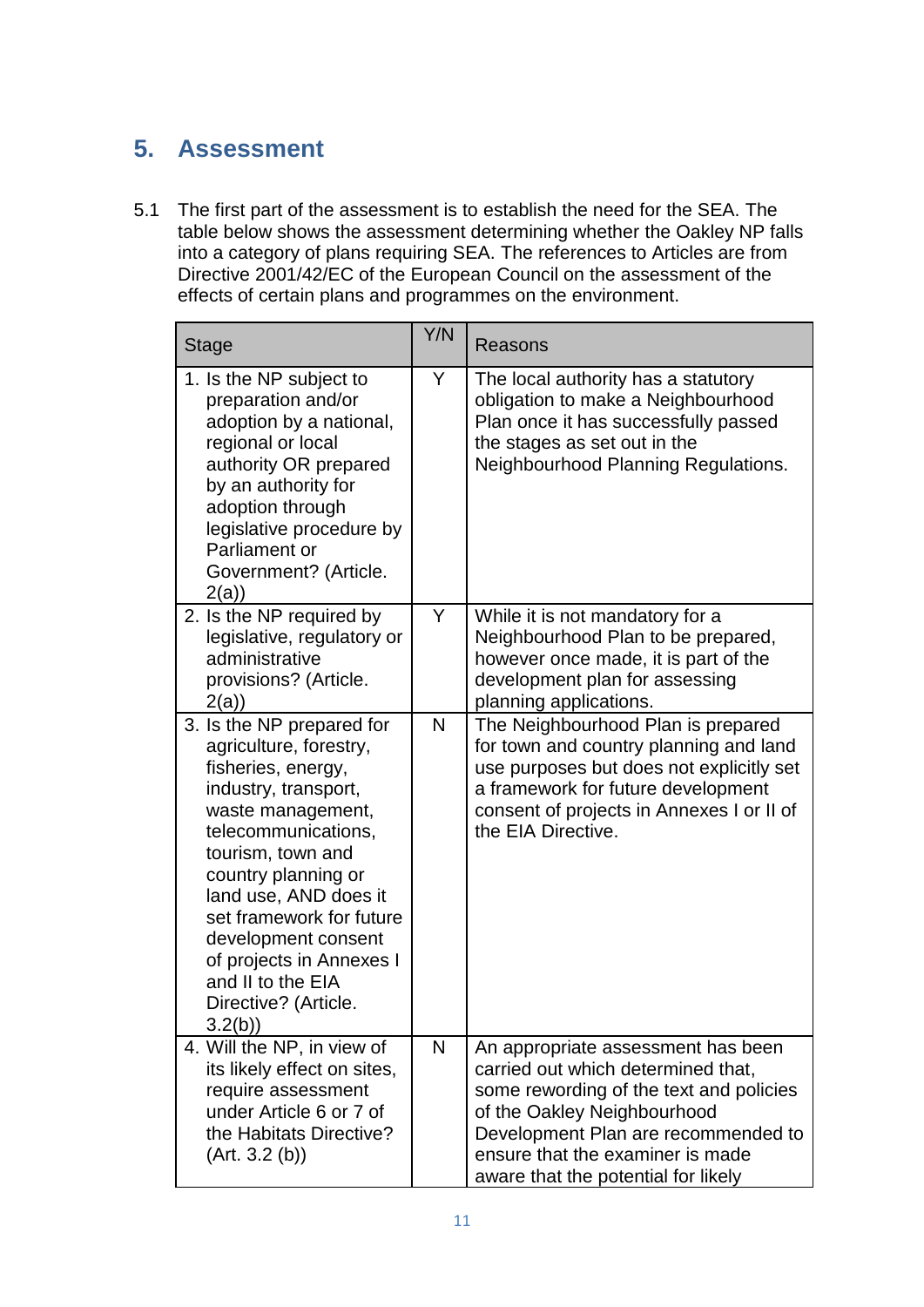| <b>Stage</b>                                                                                                                                                                                            | Y/N | Reasons                                                                                                                |
|---------------------------------------------------------------------------------------------------------------------------------------------------------------------------------------------------------|-----|------------------------------------------------------------------------------------------------------------------------|
|                                                                                                                                                                                                         |     | significant effects on European sites<br>has been evaluated and that avoidance<br>or mitigation measures are in place. |
| 5. Does the NP determine<br>the use of small areas<br>at local level OR is it a<br>minor modification of a<br>plan/programme<br>Article 3.3)                                                            | Y   | Yes, the Neighbourhood Plan relates to<br>the local area of the designated<br>Neighbourhood Area.                      |
| 6. Does the NP set the<br>framework for future<br>development consent<br>of projects (not just<br>projects in annexes to<br>the EIA Directive)?<br>(Article. 3.4)                                       |     | N/A                                                                                                                    |
| 7. Is the NP's sole<br>purpose to serve<br>national defence or<br>budget PP, OR is it co-<br>financed by structural<br>funds or EAGGF<br>programmes 2000 to<br>2006/7? (Article. 3.8 &<br>Article. 3.9) |     | N/A                                                                                                                    |
| 8. Is the NP likely to have<br>a significant effect on<br>the environment?<br>(Article. 3.5)                                                                                                            | N   | See the following table.                                                                                               |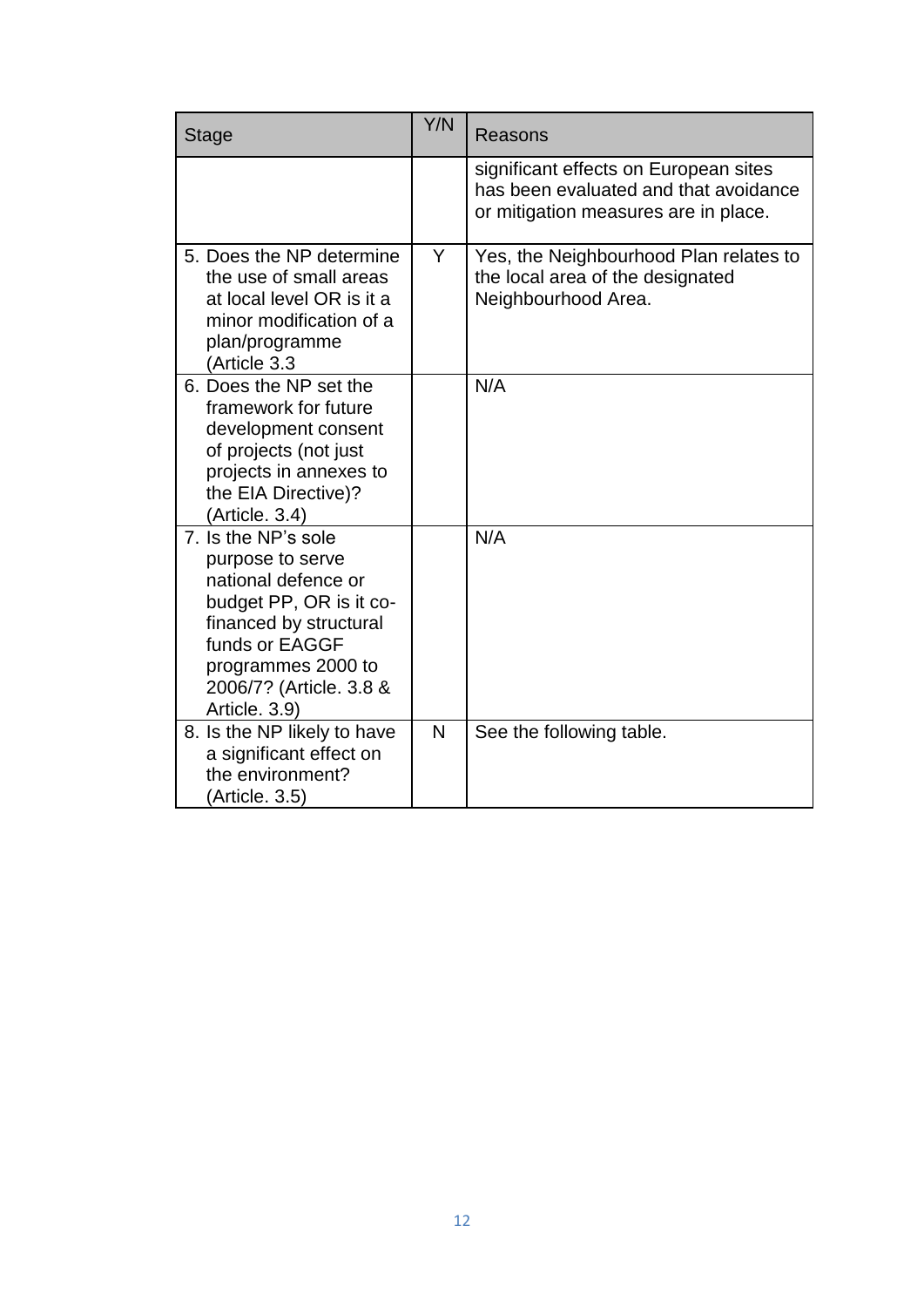5.2 The next step in the screening assessment is to establish whether the Oakley NP is likely to have a significant effect on the environment. The criteria for determining the likely significance of effects are drawn from Annex II of SEA Directive 2001/42/EC and is also set out in Schedule 1 of The Environmental Assessment of Plans and Programmes Regulations 2004.

| Criteria for<br>determining the<br>likely significant<br>effects (Annex II<br><b>SEA Directive)</b>                                                                                                                                        | Summary of significant effects                                                                                          | Likely to have<br>significant<br>environmental<br>effects Y/N |  |  |
|--------------------------------------------------------------------------------------------------------------------------------------------------------------------------------------------------------------------------------------------|-------------------------------------------------------------------------------------------------------------------------|---------------------------------------------------------------|--|--|
| The characteristics of plans and programmes, having regard, in particular,<br>to -                                                                                                                                                         |                                                                                                                         |                                                               |  |  |
| 1a The degree to<br>which the plan or<br>programme sets<br>a framework for<br>projects and<br>other activities,<br>either with regard<br>to the location,<br>nature, size and<br>operating<br>conditions or by<br>allocating<br>resources. | The draft plan provides for up to 50<br>new dwellings on 2 sites.                                                       | N                                                             |  |  |
| 1b The degree to<br>which the plan or<br>programme<br>influences other<br>plans and<br>programmes<br>including those in<br>a hierarchy                                                                                                     | The plan will be complementary to<br>the Bedford Borough Development<br>Plan.                                           | N                                                             |  |  |
| 1c The relevance of<br>the plan or<br>programme for<br>the integration of<br>environmental<br>considerations in<br>particular with a<br>view to promoting<br>sustainable<br>development                                                    | The achievement of sustainable<br>development is one of the basic<br>conditions that a Neighbourhood<br>Plan must meet. | N                                                             |  |  |
| <b>1d Environmental</b><br>problems relevant<br>to the plan.                                                                                                                                                                               | There are no environmental<br>problems relevant to the plan in this<br>parish.                                          | N                                                             |  |  |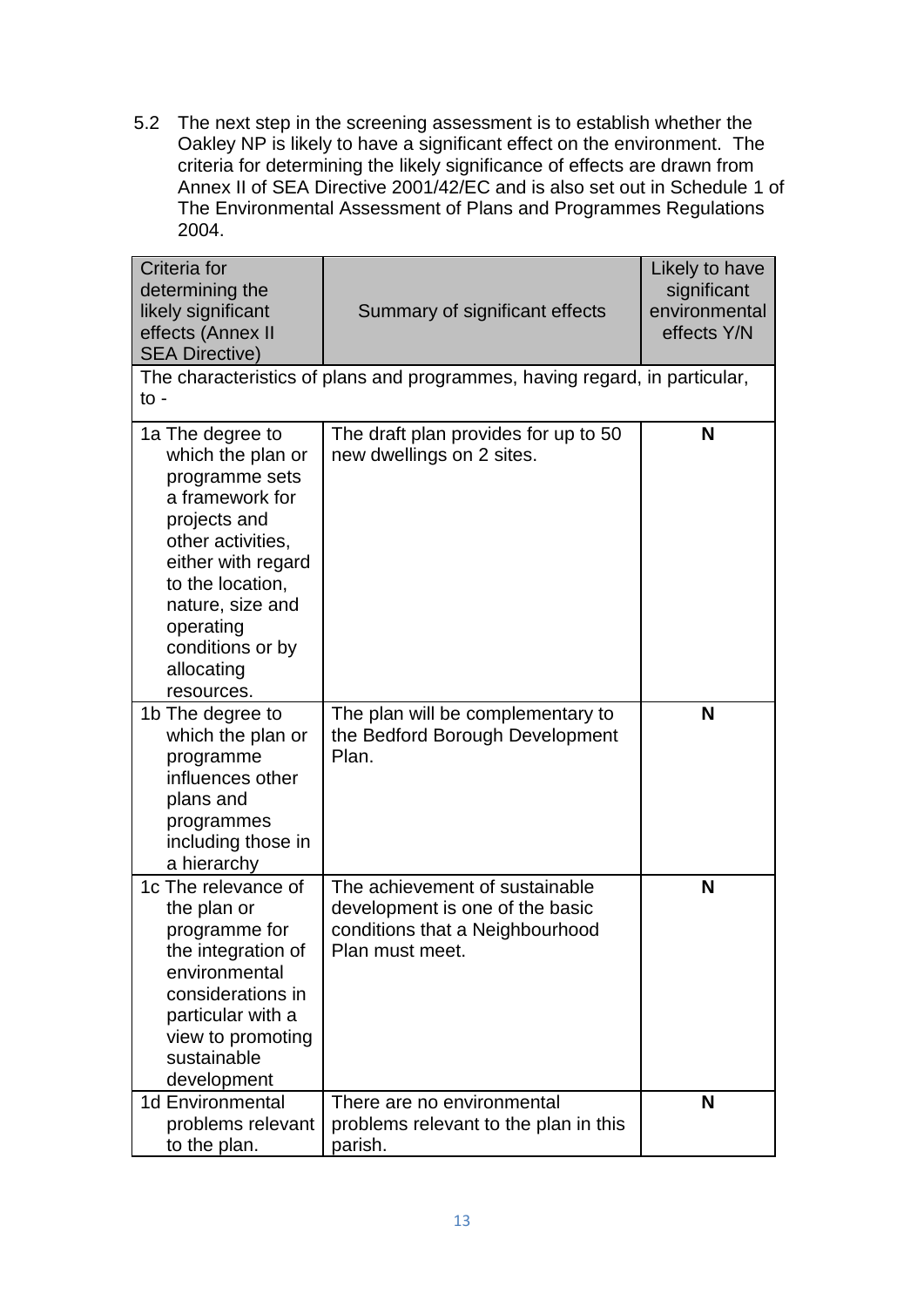| Criteria for<br>determining the<br>likely significant<br>effects (Annex II<br><b>SEA Directive)</b>                                                                                                                                                                 | Summary of significant effects                                                                                                                                                               | Likely to have<br>significant<br>environmental<br>effects Y/N |
|---------------------------------------------------------------------------------------------------------------------------------------------------------------------------------------------------------------------------------------------------------------------|----------------------------------------------------------------------------------------------------------------------------------------------------------------------------------------------|---------------------------------------------------------------|
| 1e The relevance of<br>the plan or<br>programme for<br>the<br>implementation of<br>Community<br>legislation on the<br>environment (e.g.<br>plans and<br>programmes<br>linked to waste<br>management or<br>water protection<br>or renewable<br>energy<br>generation) | The plan does not relate to waste<br>management or water protection.                                                                                                                         | N                                                             |
|                                                                                                                                                                                                                                                                     | Characteristics of the effects and of the area likely to be affected, having<br>regard, in particular, to-                                                                                   |                                                               |
| 2a The probability,<br>duration,<br>frequency and<br>reversibility of the<br>effects                                                                                                                                                                                | The plan includes allocations for up<br>to 50 dwellings and considering that<br>the sites were put forward during the<br>process, it is highly likely that these<br>sites will be developed. | N                                                             |
| 2b The cumulative<br>nature of the<br>effects                                                                                                                                                                                                                       | The plan covers a small area and<br>considering that the plan is for a<br>small number of dwellings up to<br>2030, the cumulative effects impacts<br>are considered to be minimal.           | N                                                             |
| 2c The<br>transboundary<br>nature of the<br>effects                                                                                                                                                                                                                 | Given the small scale development<br>proposed, it is not considered that<br>the effects will have any impact<br>outside the borough or indeed the<br>parish.                                 | N                                                             |
| 2d The risks to<br>human health or<br>environment (e.g.<br>due to accidents)                                                                                                                                                                                        | The allocations are only for housing<br>and it is not considered that this will<br>cause a risk to human health or the<br>environment due to accidents.                                      | N                                                             |
| 2e The magnitude<br>and spatial extent<br>of the effects<br>(geographical<br>area and size of                                                                                                                                                                       | The population as measured from<br>the 2011 census was 2,493 and<br>there were 974 dwellings. The area<br>of the parish was 595 hectares                                                     | N                                                             |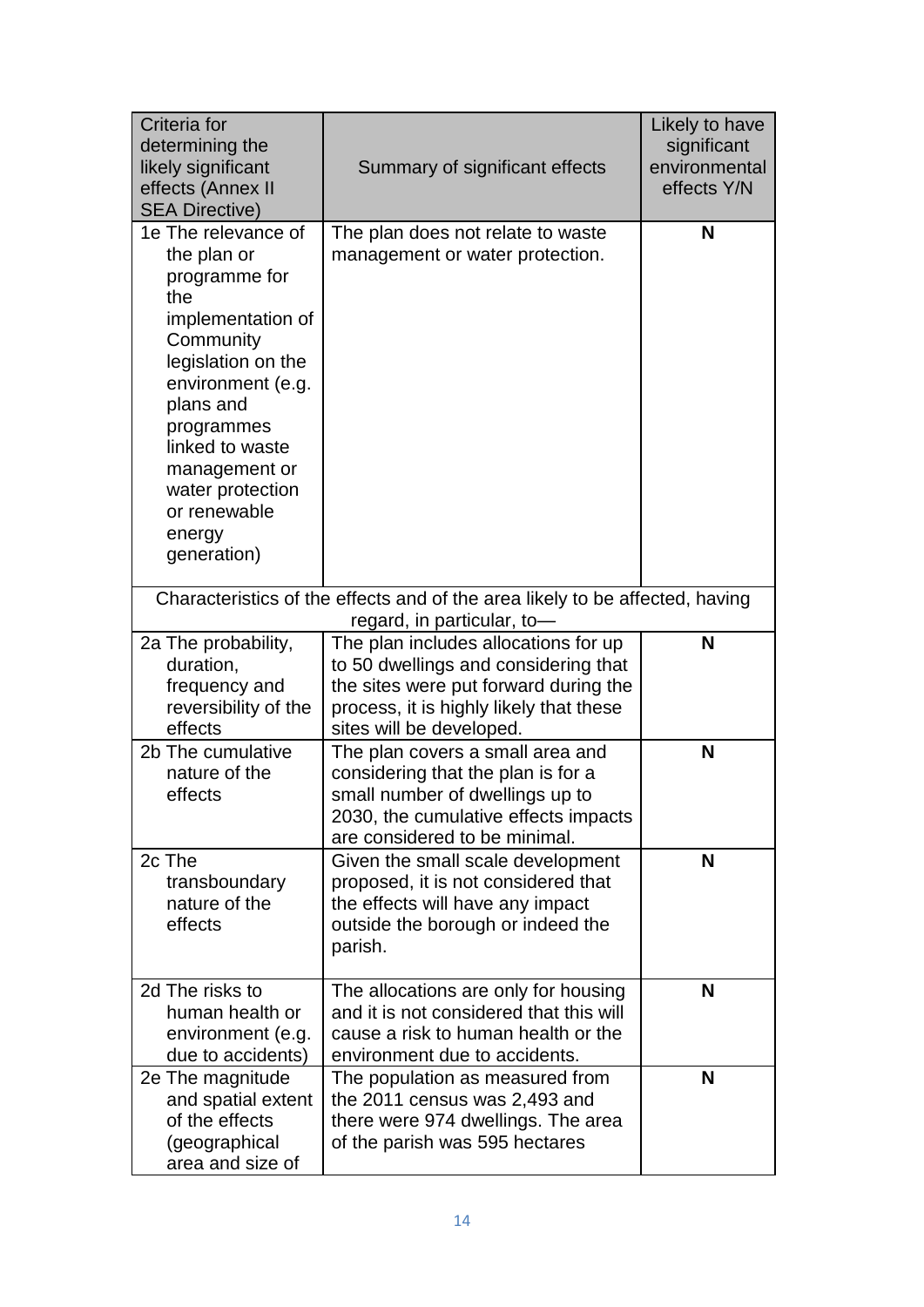| Criteria for<br>determining the<br>likely significant<br>effects (Annex II<br><b>SEA Directive)</b>                                                                                                                                                             | Summary of significant effects                                                                                                                                                                                                                                                                                                                                   | Likely to have<br>significant<br>environmental<br>effects Y/N |
|-----------------------------------------------------------------------------------------------------------------------------------------------------------------------------------------------------------------------------------------------------------------|------------------------------------------------------------------------------------------------------------------------------------------------------------------------------------------------------------------------------------------------------------------------------------------------------------------------------------------------------------------|---------------------------------------------------------------|
| the population<br>likely to be<br>affected)                                                                                                                                                                                                                     | which equates to a population<br>density of 4.2 people per hectare.                                                                                                                                                                                                                                                                                              |                                                               |
| 2f The value and<br>vulnerability of<br>the area likely to<br>be affected due<br>to:<br>• Special natural<br>characteristics<br>or cultural<br>heritage;<br>• Exceeded<br>environmental<br>quality<br>standards or<br>limit values; or<br>Intensive land<br>use | The plan includes policies to ensure<br>that cultural heritage is either<br>preserved or enhanced. There are<br>no other special natural<br>characteristics that are related to the<br>allocated development sites or<br>within the village.<br>The proposed development is not<br>considered to be an intensive land<br>use due to the scale of<br>development. | N                                                             |
| 2g The effects on<br>areas or landscapes<br>which have a<br>recognised national,<br>community or<br>international<br>protection status.                                                                                                                         | There are no national or<br>internationally recognised areas or<br>landscapes within the parish.                                                                                                                                                                                                                                                                 | N                                                             |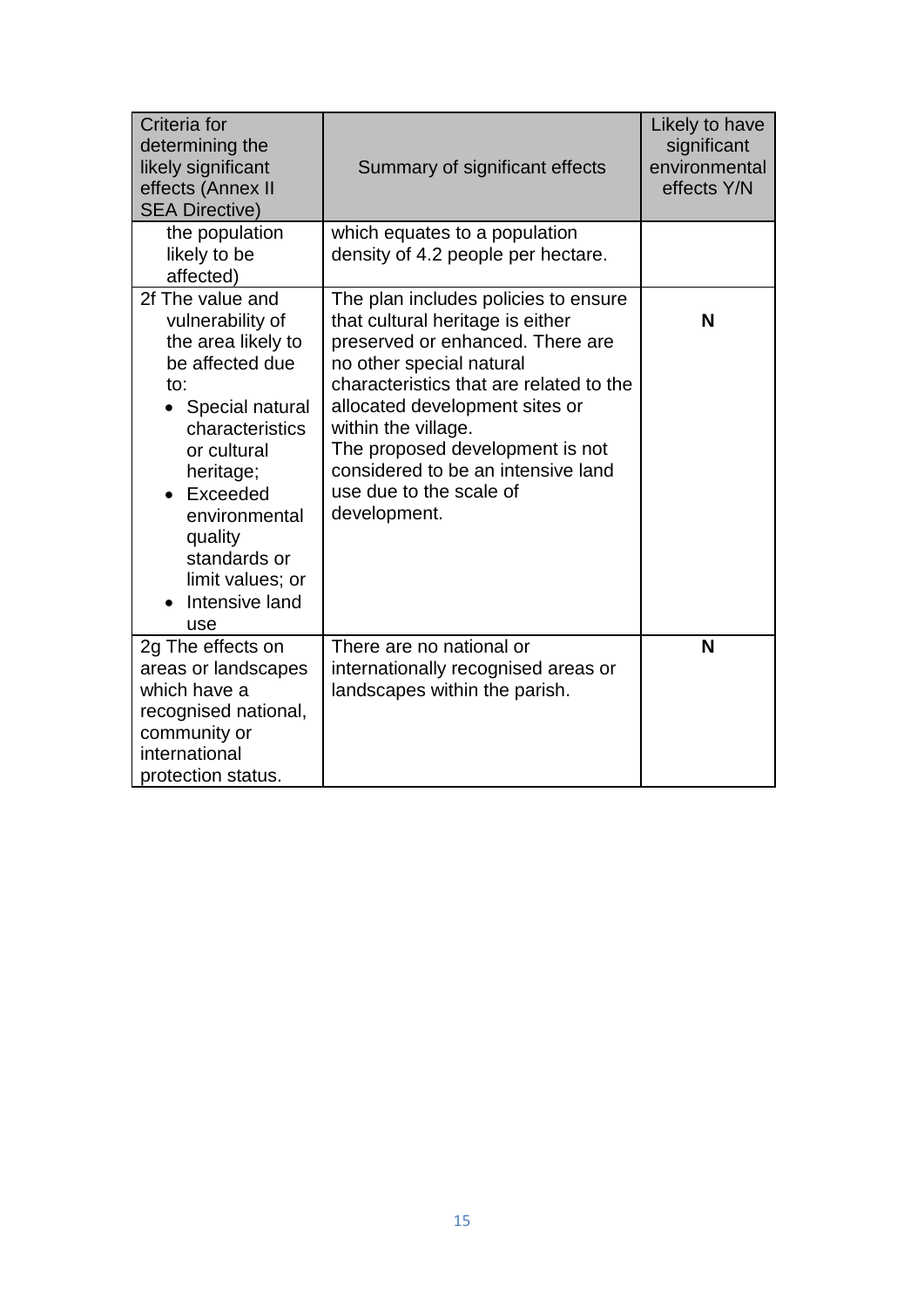## **6. Screening Outcome**

- 6.1 The screening assessment undertaken in Section 5 concludes that it is unlikely there will be any significant environmental effects arising from the Oakley NP.
- 6.2 Based on the above information, the 'Responsible Body' being Oakley Parish Council concludes that a Strategic Environmental Assessment is not required.
- Note: The Oakley NP SEA screening report was sent to the Environment Agency, Historic England and Natural England for comment. All replies received are shown at Annex A.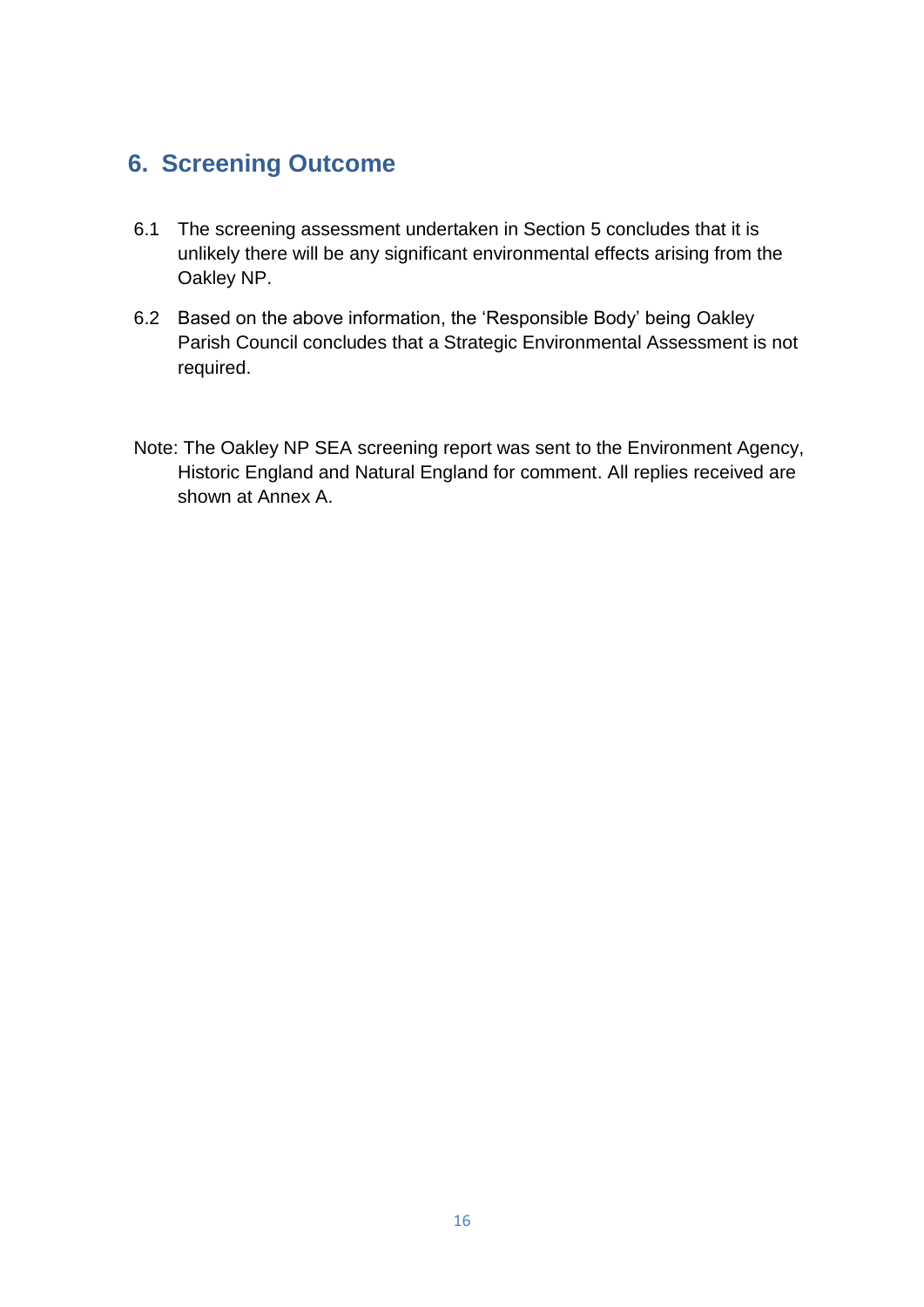## **Annex A**

The Oakley NP SEA screening report was sent to the Environment Agency, Historic England and Natural England for comment. All replies are shown below.

### **Environment Agency**

**Sent:** 20 March 2019 08:53 To: 'parishclerk@oakleyvillage.co.uk' [<parishclerk@oakleyvillage.co.uk>](mailto:parishclerk@oakleyvillage.co.uk) **Subject:** RE: 180315/DT14 FW: ONDP - SEA Document

Dear Ann

We agree with the conclusions reached in your SEA screening report.

Kind regards

#### **Neville Benn**

Senior Planning Advisor

Sustainable Places

East Anglia Area (West)

Environment Agency, Bromholme Lane, Brampton, Huntingdon, Cambs. PE28 4NE

 $\blacksquare$ Internal: 51906

External: 0203 0251906

## **Natural England**

Date: 09 April 2019

Our ref: 276580

Anne Paice

Oakley Village Parish Council

parishclerk@oakleyvillage.co.uk

BY EMAIL ONLY

Hornbeam House Crewe Business Park Electra Way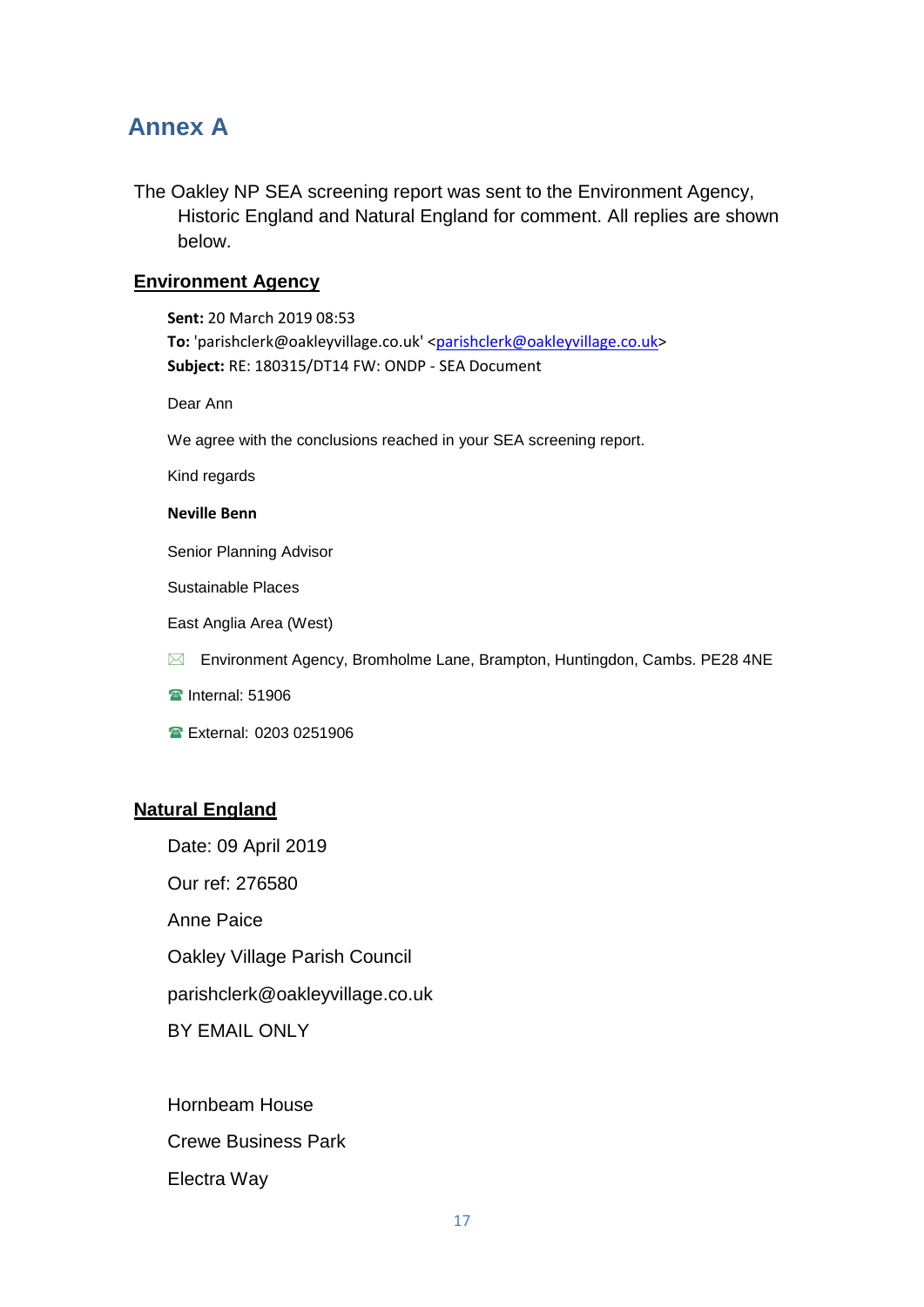**Crewe Cheshire** CW1 6GJ T 0300 060 3900

Dear Ms Paice

Strategic Environmental Assessment Screening Report Oakley Neighbourhood Plan Feb 2019

Thank you for your consultation on the above dated 13 March 2019 which was received by Natural England on 13 March 2019

Natural England is a non-departmental public body. Our statutory purpose is to ensure that the natural environment is conserved, enhanced, and managed for the benefit of present and future generations, thereby contributing to sustainable development.

Screening Request: Strategic Environmental Assessment

It is our advice, on the basis of the material supplied with the consultation, that, in so far as our strategic environmental interests (including but not limited to statutory designated sites, landscapes and protected species, geology and soils) are concerned, that there are unlikely to be significant environmental effects from the proposed plan.

Neighbourhood Plan

Guidance on the assessment of Neighbourhood Plans, in light of the Environmental Assessment of Plans and Programmes Regulations 2004 (as amended), is contained within the National Planning Practice Guidance. The guidance highlights three triggers that may require the production of an SEA, for instance where:

•a neighbourhood plan allocates sites for development

•the neighbourhood area contains sensitive natural or heritage assets that may be affected by the proposals in the plan

•the neighbourhood plan may have significant environmental effects that have not already been considered and dealt with through a sustainability appraisal of the Local Plan.

We have checked our records and based on the information provided, we can confirm that in our view the proposals contained within the plan will not have significant effects on sensitive sites that Natural England has a statutory duty to protect.

We are not aware of significant populations of protected species which are likely to be affected by the policies / proposals within the plan. It remains the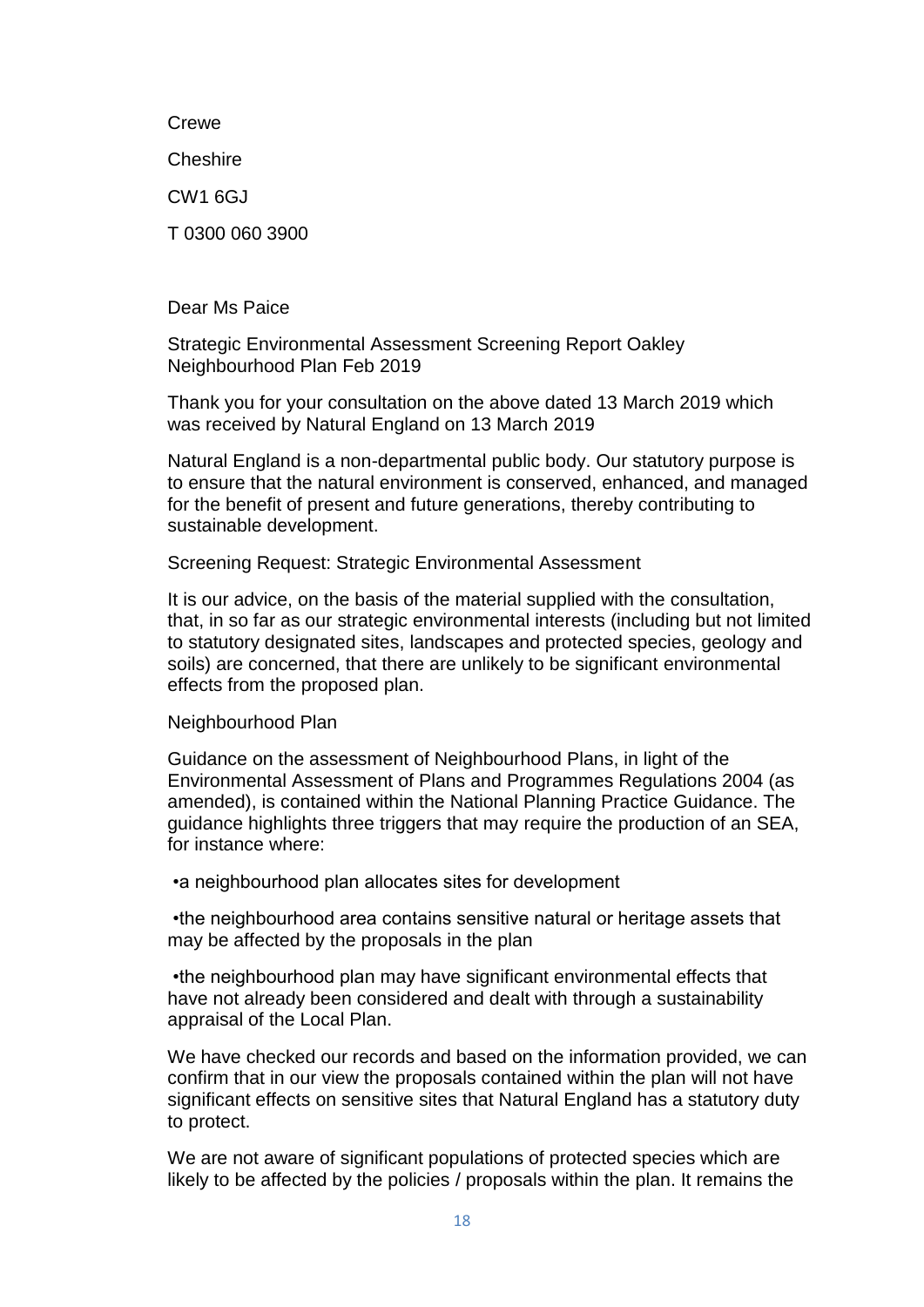case, however, that the responsible authority should provide information supporting this screening decision, sufficient to assess whether protected species are likely to be affected.

Notwithstanding this advice, Natural England does not routinely maintain locally specific data on all potential environmental assets. As a result the responsible authority should raise environmental issues that we have not identified on local or national biodiversity action plan species and/or habitats, local wildlife sites or local landscape character, with its own ecological and/or landscape advisers, local record centre, recording society or wildlife body on the local landscape and biodiversity receptors that may be affected by this plan, before determining whether an SA/SEA is necessary.

Please note that Natural England reserves the right to provide further comments on the environmental assessment of the plan beyond this SEA/SA screening stage, should the responsible authority seek our views on the scoping or environmental report stages. This includes any third party appeal against any screening decision you may make.

For any new consultations, or to provide further information on this consultation please send your correspondences to consultations@naturalengland.org.uk.

Yours sincerely Alice Watson Consultations Team

## **Historic England**

Ms Ann Paice

Oakley Parish Council

Our ref: PL00559794 Direct Dial: 01223 582746

10 April 2019

Dear Ms Paice

RE: Oakley Neighbourhood Plan SEA Screening

Thank you for your email of 13 March 2019 regarding the above consultation. As the Government's adviser on the historic environment Historic England is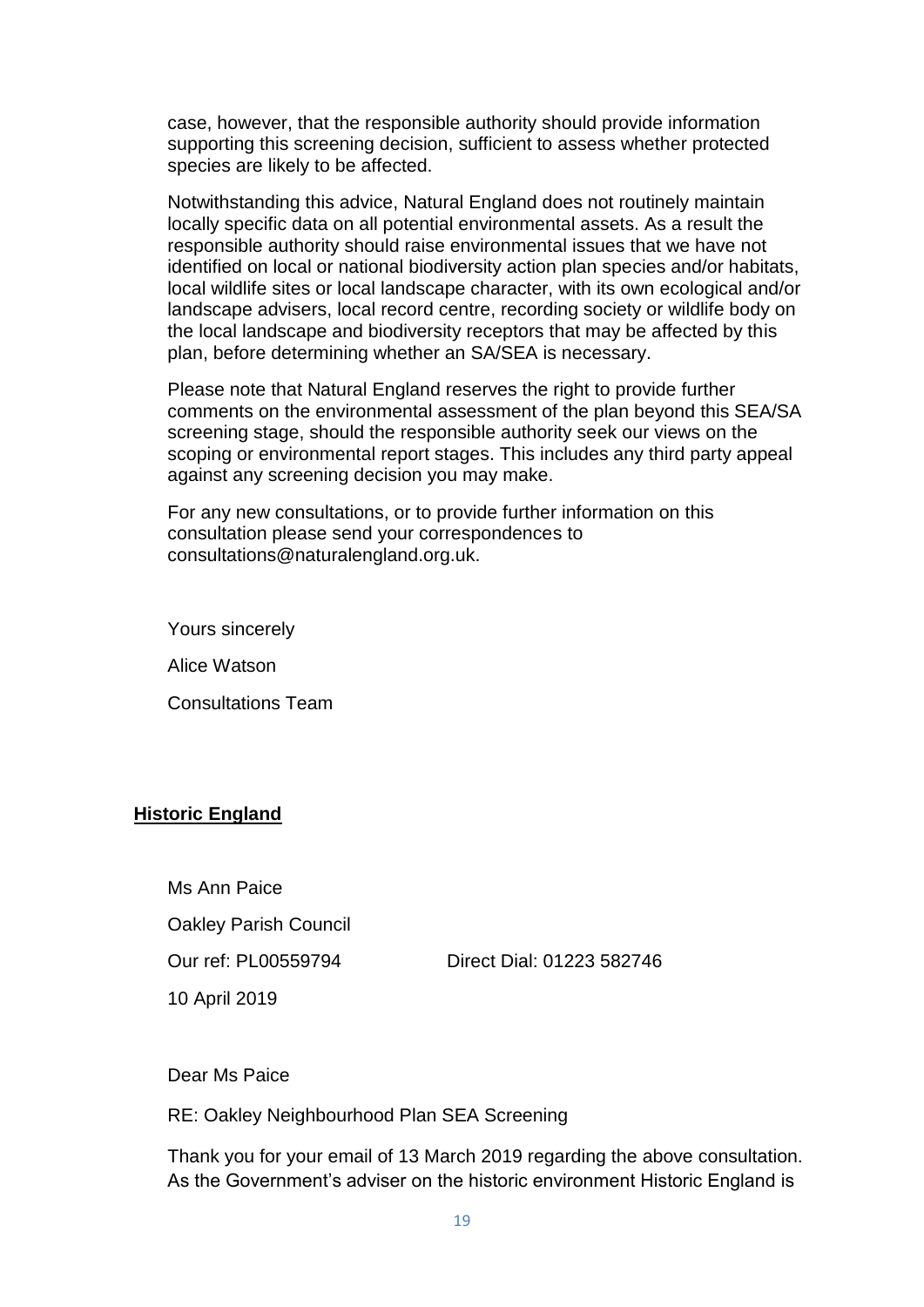keen to ensure that the protection of the historic environment is fully taken into account at all stages and levels of the local planning process. Therefore we welcome this opportunity to review the Screening Report for this plan. For the purposes of this consultation, Historic England will confine its advice to the question, "Is it (the Oakley Neighbourhood Plan) likely to have a significant effect on the historic environment?". Our comments are based on the information supplied with the Screening Opinion.

The Screening Report indicates that the Parish Council considers that the Oakley Neighbourhood Plan will not have any significant effects on the historic environment. We note from the Urban Vision Sites Assessment report, available on the Oakley Neighbourhood plan website, that the neighbourhood plan intends to allocate two small sites (Nos. 170 and 171) for development. We consider it unlikely that these will have a significant effect on the historic environment.

On the basis of the information supplied, and in the context of the criteria set out in Schedule 1 of the Environmental Assessment Regulations [Annex II of 'SEA' Directive], Historic England concurs with the Council that the preparation of a Strategic Environmental Assessment is not required.

The views of the other two statutory consultation bodies should be taken into account before the overall decision on the need for an SEA is made.

I should be pleased if you can send a copy of the determination as required by REG 11 of the Environmental Assessment of Plans and Programmes Regulations 2004.

We should like to stress that this opinion is based on the information provided by you with your correspondence dated 13 March 2019. To avoid any doubt, this does not reflect our obligation to provide further advice on later stages of the SA/SEA process and, potentially, object to specific proposals which may subsequently arise (either as a result of this consultation or in later versions of the plan/guidance) where we consider that, despite the SA/SEA, these would have an adverse effect upon the environment.

Historic England strongly advises that the conservation and archaeological staff of the relevant local authorities are closely involved throughout the preparation of the plan and its assessment. They are best placed to advise on; local historic environment issues and priorities, including access to data held in the Historic Environment Record (HER), how the allocation, policy or proposal can be tailored to minimise potential adverse impacts on the historic environment; the nature and design of any required mitigation measures; and opportunities for securing wider benefits for the future conservation and management of heritage assets.